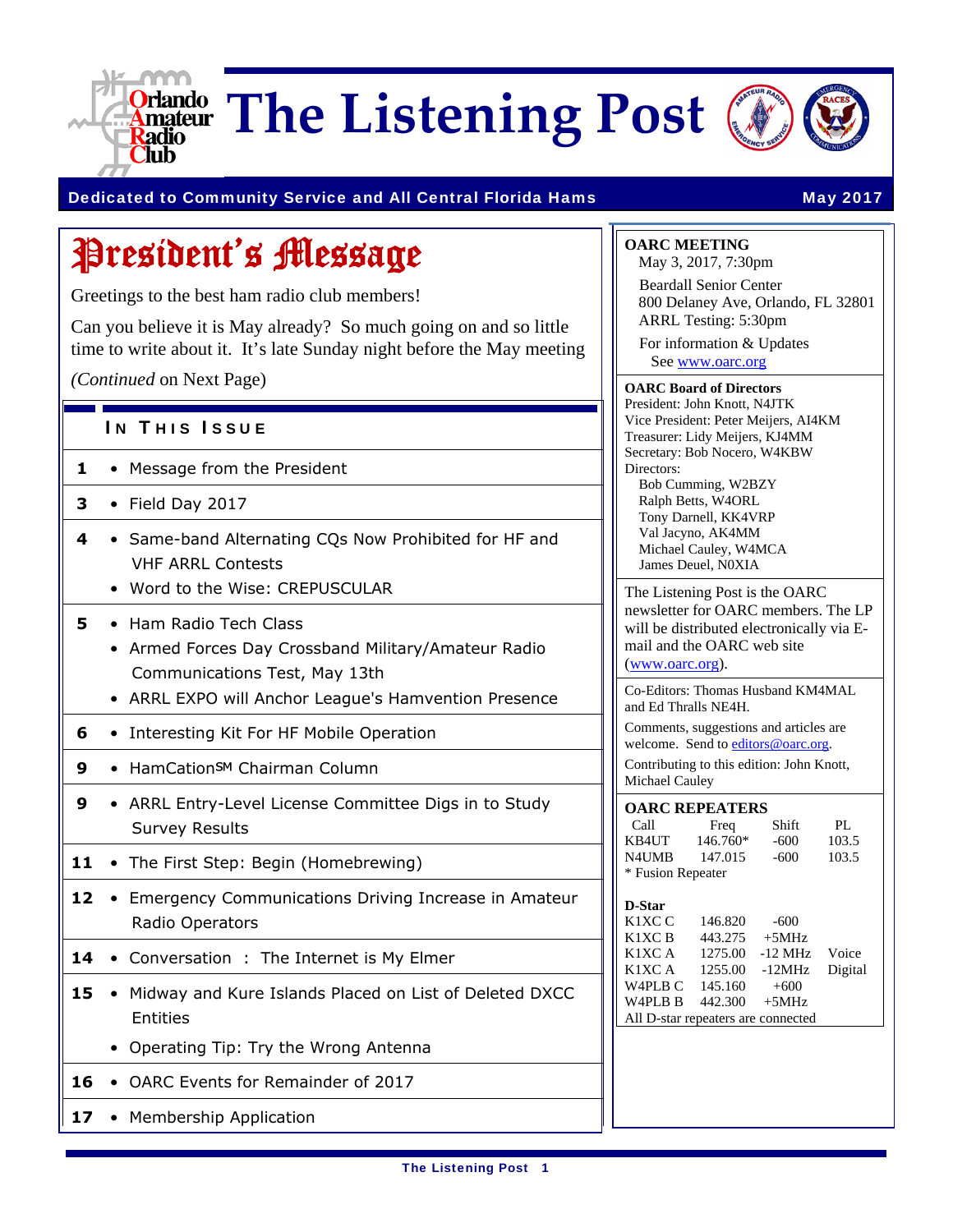# President's Message (*Continued* from Previous Page)

night and I'm finally getting a moment to write.

First let me say, Thank You to everyone who attended the OARC/HamCationSM Appreciation Picnic. It is one of my favorite events that we do. Why? Because we get another chance to express how much we (the Board) appreciate you! Whether you are a club member or a HamCation<sup>SM</sup> volunteer, or both! Without you, none of this would be possible. So again, on behalf of the OARC Board of Directors and the HamCation Chairman (past or present) we salute you!!







Thank you, Peter, 10-Years HamCation<sup>SM</sup> Chairman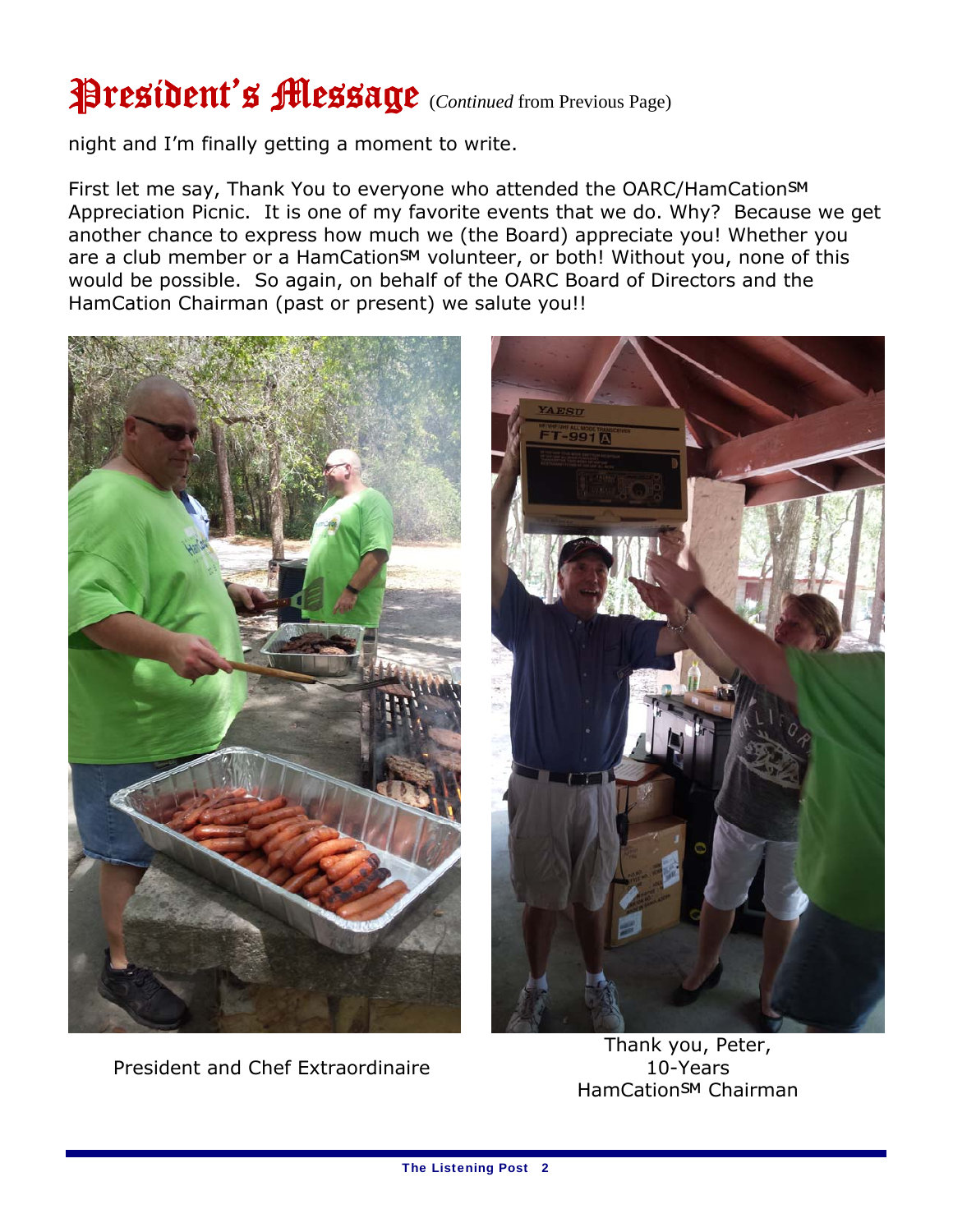

The "Torch" Has Been Past Michael Cauley is New HamCationSM Chariman

Just want to touch base on a few things coming up. This week is the statewide Hurricane drill. Check with your local ARES organization or the Emergency Managers in your area to see what simulated drills may be happening.

Coming up Thursday May 11 at the Orlando Executive Airport, you will have an opportunity to take a tour of one of the C-130 Hurricane Hunter aircrafts. The tours have a limited time of 2:30pm till 5pm. You'll also have a chance to see one of the smaller NOAA G-IV jets, although because of the size, you will not be able to get in it. Don't miss this chance.

On June 3, Orange County Emergency Management will be holding their 2017 Hurricane Expo at the Magic Gym, located at; 3850 South Econlockhatchee Trail, Orlando FL 32829. The time will be 9am – 1pm. Free Hurricane Preparedness item will be given out, while supplies last. John Knott N4JTK



**FIELD DAY 2017 (By John Knott, N4JTK)**



Field Day in only a month away and will be on June 24 & 25, 2017. I will once again be organizing Field Day. Again, this year Field Day will be at the Fairgrounds in the Lake Side Pavilion. We will again request the use of the equipment from the State Medical Response Team, like we did last year.

This is what I need to find out from you, do you have a HF station that you want to setup? If you do, please send me an email with what you have for a station (radio) and if you have an antenna that can be setup. We are looking for around six stations. You'll be responsible for erecting and tearing down both the station and antenna. Help will be provided, but keep in mind we are looking for simple stations to set up. We don't want to spend HOURS getting one antenna up in the air. A simple wire or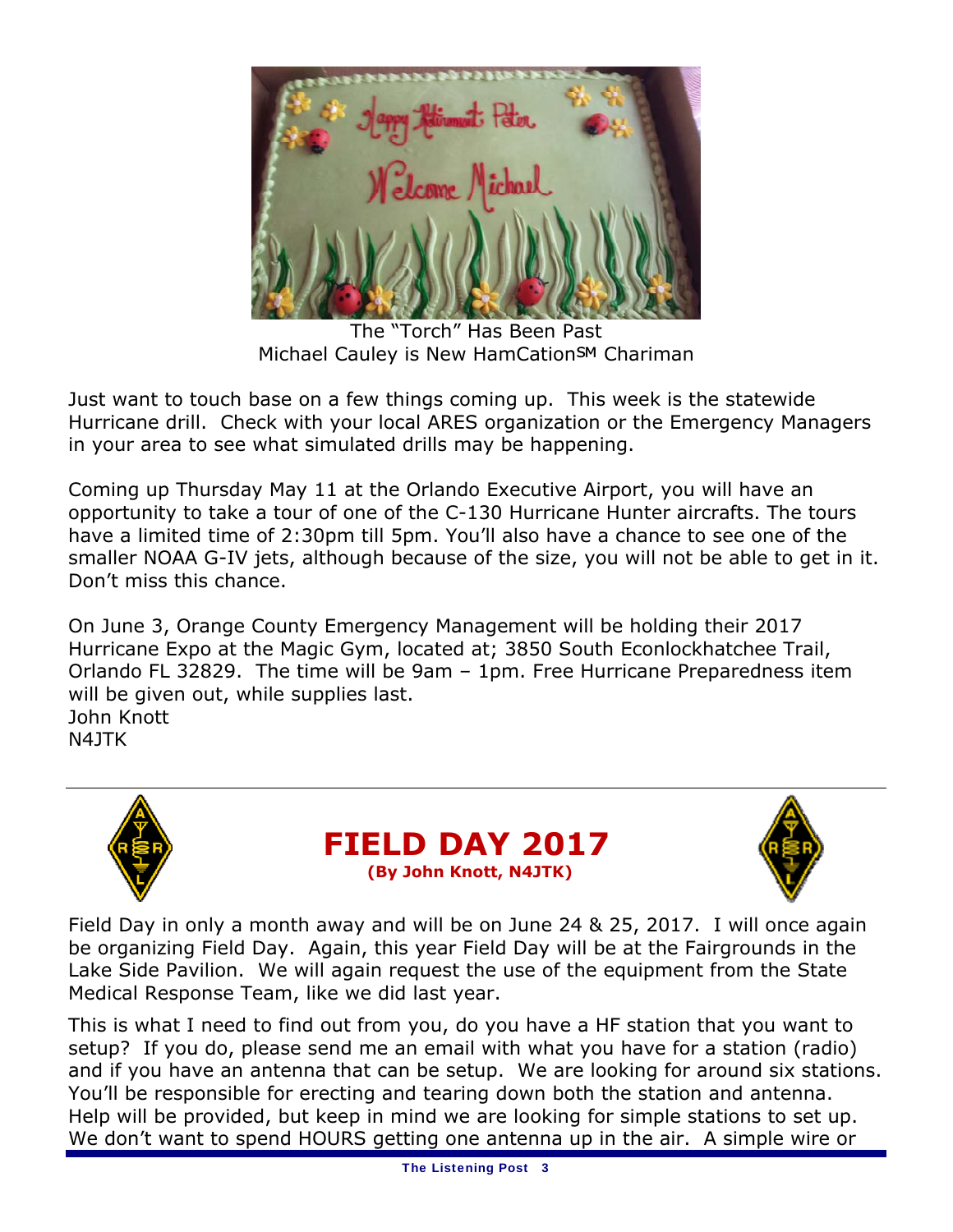vertical will be sufficient. Please remember that this is late June in Florida and the cool weather will be in our distant memories.



We will need to start setting up on Friday afternoon and wrap it up by noon on Saturday. Have lunch and get tuned up for the start of Field Day at 1400hrs local. We'll run for 24 hours straight and wrap it up by 1400hrs on Sunday. (Weather permitting)



# **Same-band Alternating CQs Now Prohibited for HF and VHF ARRL Contests**

### **(ARRL Contest Update for April 5, 2017)**

With updates to the ARRL web now in place, the ARRL's Contest Rules for HF and VHF have been updated (as a rules clarification) to clearly **prohibit Alternating CQs** on two or more frequencies in the same band. This is a clarification only to existing rules where "one transmitted signal per band" is discussed. Example is from the "General Rules for ARRL Contests Below 30 MHz", where rule 2.1.2 has now been clarified to read as follows:

*2.1.2. Single-Operator stations are allowed only one transmitted signal per band at any given time, regardless of mode; alternating CQs on two or more frequencies in the same band is prohibited.*

Where "one transmitted signal per band" appears in HF or VHF rules, similar clarifications are now in place in the ARRL web rules (if you or anyone sees that I missed any, please advise). I noted the IARU International HF Championship already contained this verbiage.

As a paragraph describing this action:

"These rule clarifications now add clarity to the intent of prohibiting the use of more than one frequency at a time on one band for soliciting contacts (calling CQ) as well as simultaneous transmissions of any kind. The intent of the rules has always been that a participant would use/occupy only a single channel in a given band, changing frequency in-band from time to time leaving a CQ frequency to work a multiplier or to change the CQing frequency as band occupancy or changing propagation dictated, and this rules clarification will now give the needed added clarity to that intent."

### **WORD TO THE WISE: CREPUSCULAR (ARRL Contest Update for April 5, 2017)**

Crepuscular: Adjective. Occurring during twilight. Example: Chasing Middle Eastern DX on 160 meters was a crepuscular activity.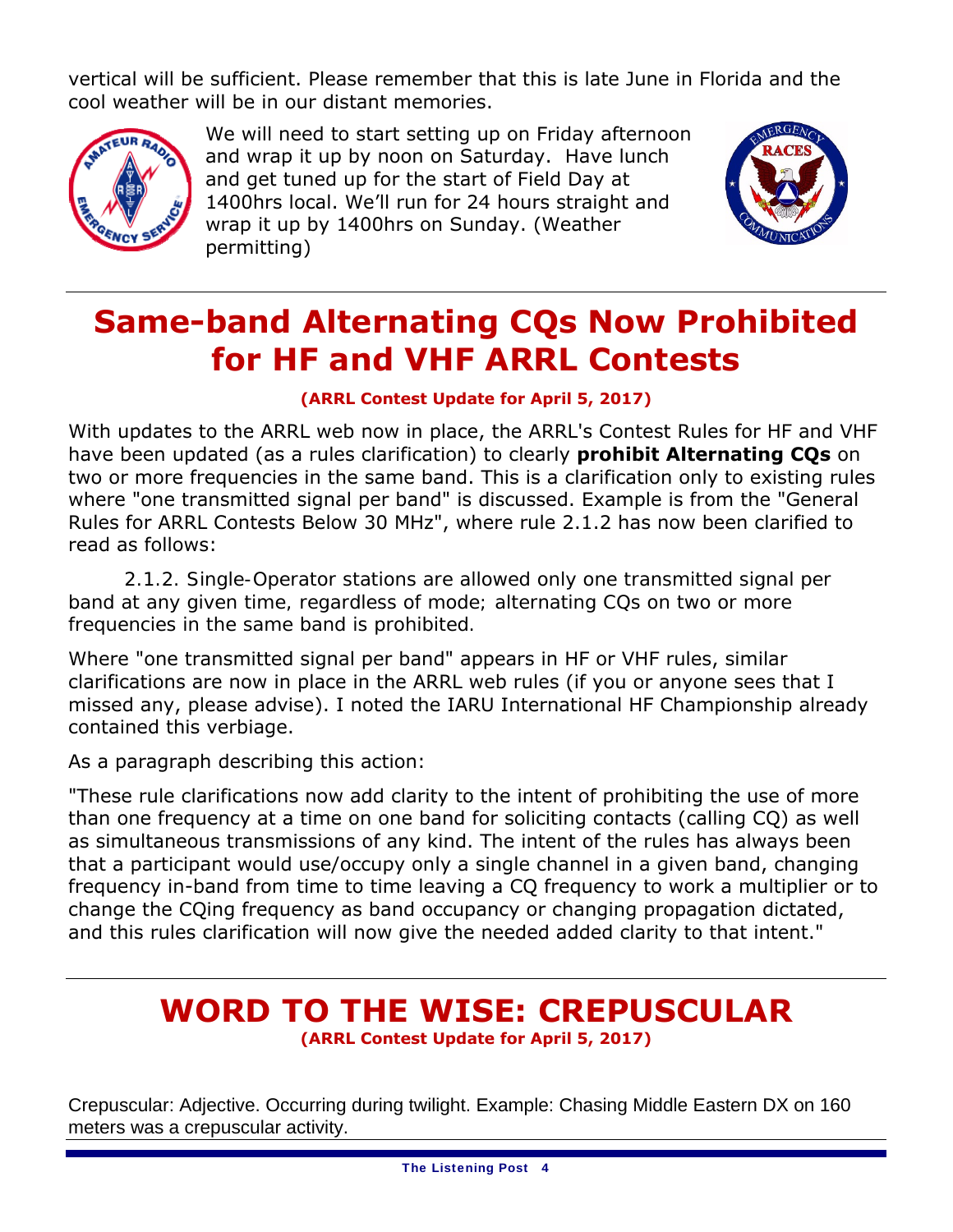# **Ham Radio Tech Class**

**(By Michael Cauley, W4MCA)**

So, do you know someone that is interested in Ham Radio or are you a newly licensed technician and want to learn more? Orange County ARES and Orlando Amateur Radio Club will be jointly hosting a Ham Radio Tech Class on July 22nd and 23<sup>rd</sup>. The class is FREE, but you will need to purchase Gordon West Tech Class book. The book is available via Amazon, HRO Atlanta, or the W5YI group website. There will be a test session immediately at the end of class on Sunday. There will be a \$15.00 test fee collected just prior to taking the test. Interested parties must register for the class by sending an email to techclass@ocares.org

# **Armed Forces Day Crossband Military/Amateur Radio Communications Test May 13**

The US Army, Air Force, Navy, and Coast Guard will sponsor the traditional military/amateur radio communication tests on Saturday, May 13 to mark the 66th annual Armed Forces Day (AFD). Armed Forces Day is May 20, but the AFD Crossband Military-Amateur Radio event will take place a week earlier in order to avoid schedule conflicts with those attending Hamvention.

Complete information, including military stations, modes, and frequencies, is available on the US Army MARS website at, http://www.usarmymars.org/home/announcements .

# **ARRL EXPO will Anchor League's Hamvention Presence**

**(The ARRL Letter for April 13, 2017)** 

At Hamvention<sup>®</sup> 2017 in Xenia, Ohio, on May 19, 20, and 21, ARRL EXPO will provide a spacious area focusing on ARRL activities. The ARRL Store will be the central focus

of ARRL EXPO in Building 2 of the Greene County Fairgrounds and Expo Center, where visitors will be able to peruse and purchase a wide array of ARRL publications, supplies, and official League merchandise. They'll also be able to join, renew, or extend their ARRL memberships. A *limited* supply of complimentary ARRL EXPO 2017 pins will be available. With ARRL Field Day (FD) looming on June 24-25, ARRL will offer an inventory of official ARRL FD gear, including T-shirts, pins, hats, mugs, and posters. ARRL EXPO exhibits will include:

ARRL Laboratory: Get Your Handheld Radio Tested!

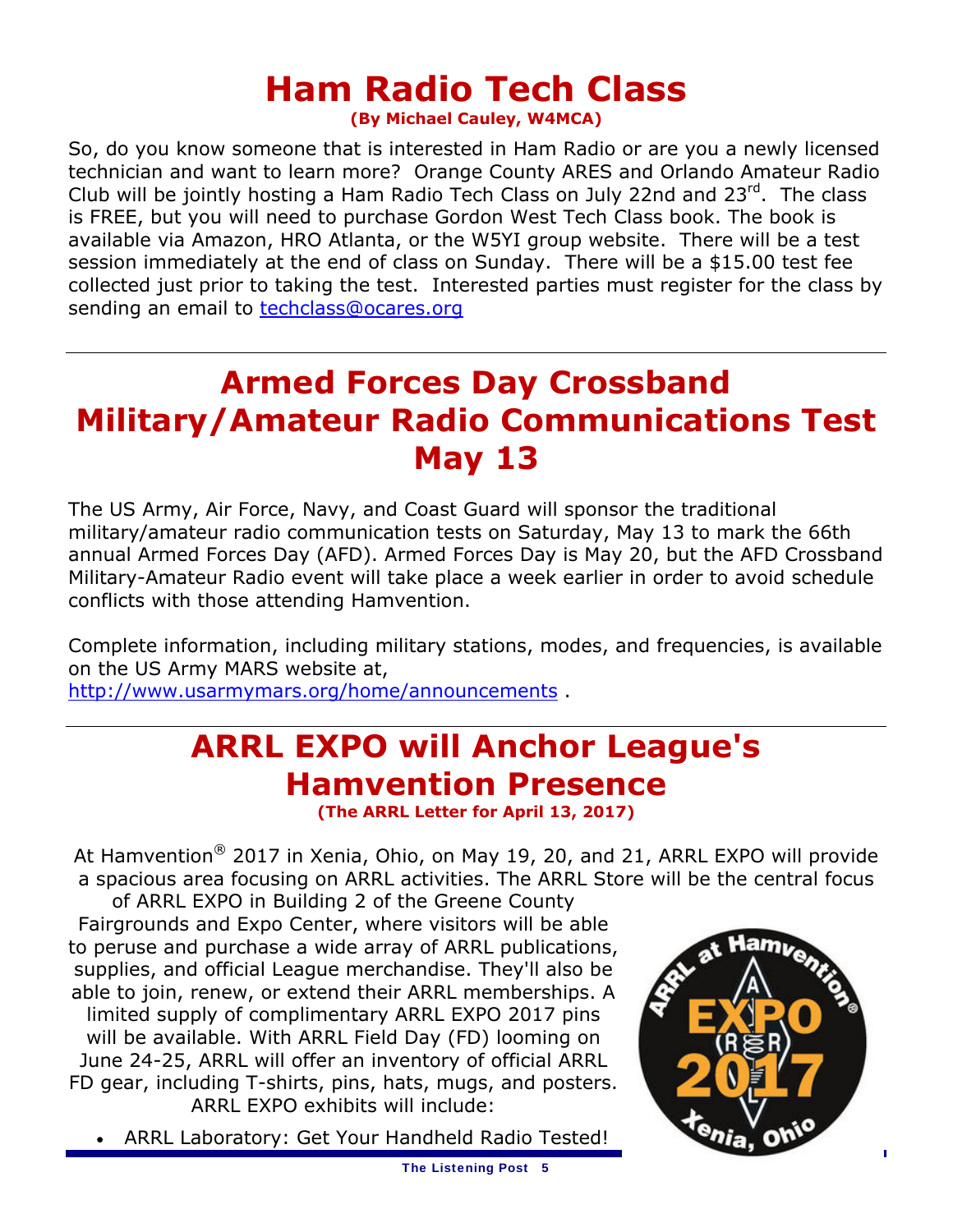- ARRL Collegiate Amateur Radio Initiative
- Amateur Radio and Education -- Meet ARRL Education & Technology Program (ETP) instructors and explore the resources available for introducing radio science and wireless technology into classrooms.
- Radiosport and DXCC -- DXCC card checking, ARRL contests and awards, Logbook of The World (LoTW), and QSL Bureau
- RFinder -- The Worldwide Repeater Directory
- ARRL Development and ARRL Foundation
- ARRL Public Service
- ARRL Field Organization Volunteers -- Network with ARRL Field Organization volunteers, hosted by the ARRL Ohio Section.
- HamSCI: The Ham Radio Science Citizen Investigation
- ARRL Visa $^{\circledR}$  card -- U.S. Bank

Representatives of the International Amateur Radio Union (IARU) will be on hand to meet and greet visitors.



**Hamvention will take place this May at a new venue, the Greene County Fairgrounds and Expo Center in Xenia, Ohio. [W8WWV video]**

Heading the ARRL delegation will be ARRL President Rick Roderick, K5UR. On hand to represent ARRL will be Great Lakes Division Director Dale Williams, WA8EFK; Vice Director Thomas Delaney, W8WTD, and Ohio Section Manager Scott Yonally, N8SY.

ARRL is seeking college students and high school seniors to help support the ARRL Collegiate Amateur Radio Initiative booth at ARRL EXPO. Student volunteers will sign up for one or more shifts working in the booth - during which they will visit with Hamvention

attendees and exchange ideas to strengthen radio clubs at our nation's colleges and universities. Volunteers will receive a Hamvention exhibitor badge and ARRL Team shirts. Contact Andy Milluzzi, KK4LWR, if interested.

# **INTERESTING KIT FOR HF MOBILE OPERATION**

A few weeks ago, I purchased a printed circuit board off EBay intended for HF amplification. I paid approximately \$20.00 for the board, and had some trepidation as to whether I was buying a "pig-in-a-poke". However, it has proven to be a rather interesting kit project: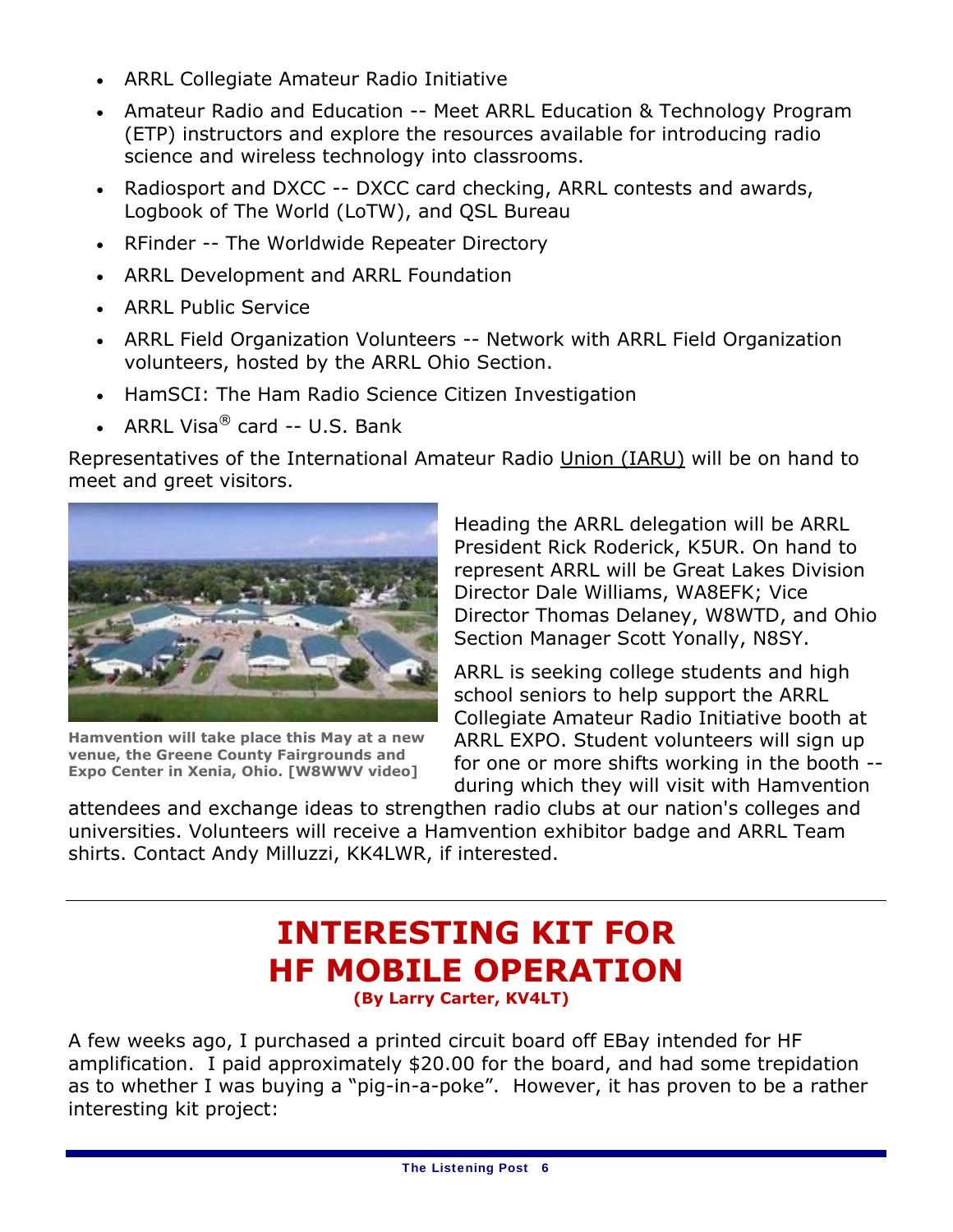It is advertised as a "*Skywave DX350"* Mobile RF Linear Amplifier PCB Kit*.* The board came with a 54 page, comprehensive instruction manual. It is perhaps the most thorough instruction manual I have ever seen! The engineer covered even the minutest of details.

As you all probably know EBay is not known for good continuity. Often they will delete items, at will. So I can't guarantee that this board is still available. Should it not be found you might try:

Telstar Electronics (http://www.telstar-electronics.com/)

 10200 E. Dry Creek, Unit #5~110, Englewood, Colorado 80112 The manual has a complete parts list which shows quantity, description, manufacturer's number, source and source's part number. While I had the majority of the parts in my junk box, most others can be purchased from the following sources: Mouser Electronics, Communication Concepts, Amidon Associates and Albany County Fasteners. They even give you sources for wire, etc. My compliments to their dedication to understandable written matter! After some of the manuals from China I have learned to appreciate such things.

See the following photos of where I stand with the project. I found an aluminum heatsink that will work beautifully for this project with the exception that it has a step on the side where I need to mount the board.



Circuit Board – Top Circuit Board – Bottom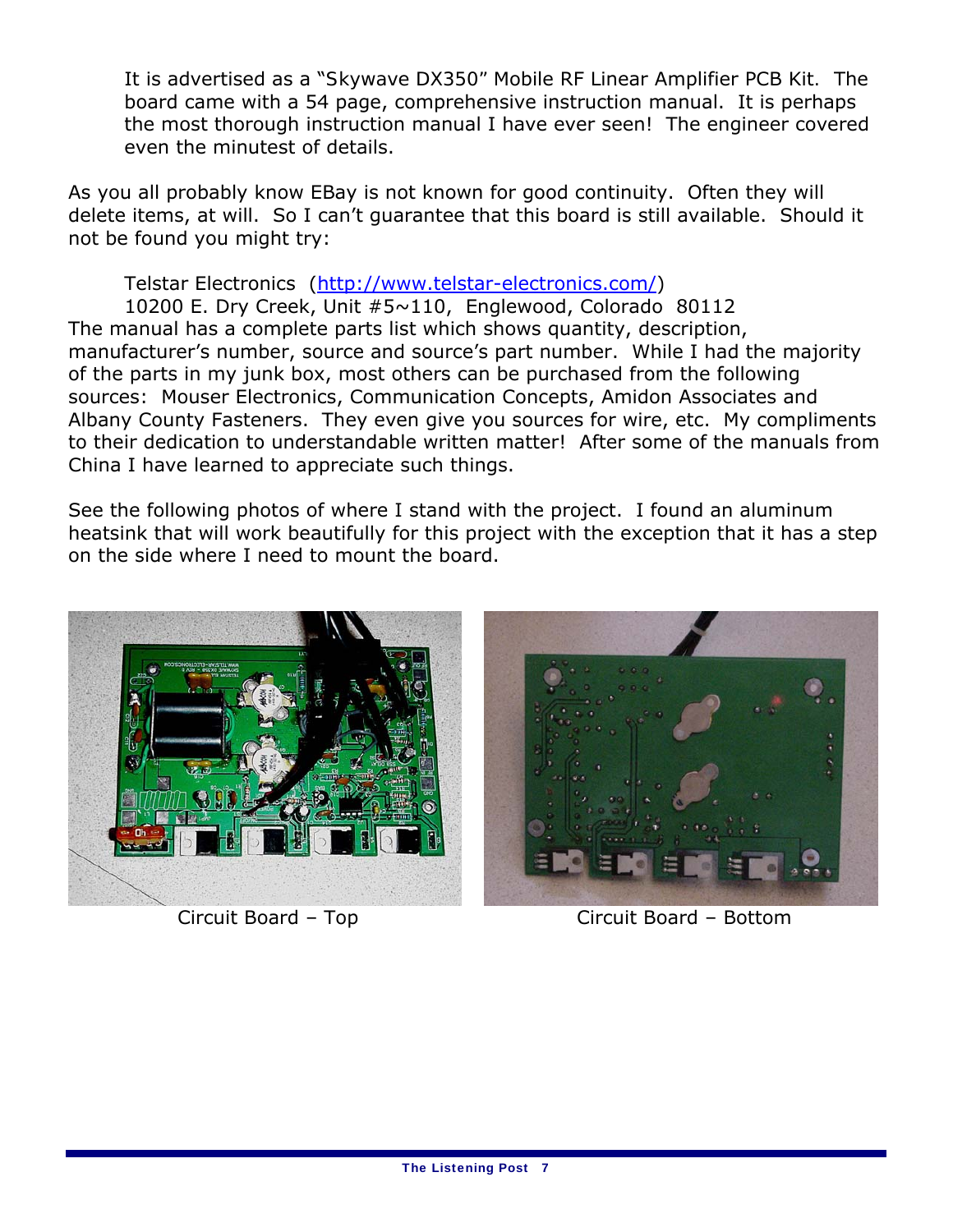



Heat Sink Heat Sink and Fan

This causes me to need a milling machine operation to bring it flat. Unfortunately, I have not found a source that would give it two passes with a Bridgeport milling machine. No one is interested in doing me a favor, or even charging me a reasonable price for this simple milling operation. This problem, however, is particular to my situation and shouldn't present a problem for you.

The project utilizes two (2) MACOM MRF 454 transistors. These are the only "pricey" components. I have used these power transistors before and the RF output the manual claims is far from what I believe can truly be expected. Anyway, it is designed for AM, FM, SSB and CW. Voltage requirements are  $13.8$ Vdc  $\sim 16$ Vdc at a maximum current of 30 amps (13.8Vdc). With "tongue-in-cheek" I will state that the manual claims an output of 280 Watts output (AM,FM,CW) and 380 Watts PEP (SSB). Input minimum is range 500 mW (AM, FM, CW) to a maximum of 10W-RMS (AM, FM, CW) and 40W-PEP (SSB).

The unit appears to be a 10 meter amplifier. I say this because the bandwidth flatness is  $0.5$ db at  $26 \sim 30$  MHz.

If the specifications are anywhere accurate I do not believe one would have any difficulty getting acceptable linear amplification on 12 and 15 meters. Regardless, I am having great fun building this kit. I have built many linear amplifiers from "scratch" and this is the only kit I have ever tackled. Why not give it a try?

### **HamCation℠ Chairman Column(By Michael Cauley, W4MCA)**

Greetings Everyone

First I want to thank everyone for coming out to Sanlando Park for the HamCation SM Picnic. We Had a great turnout and ate some good food and gave out some great prizes. We really surprised Peter and Lidy with the Legacy award and their retirement gifts.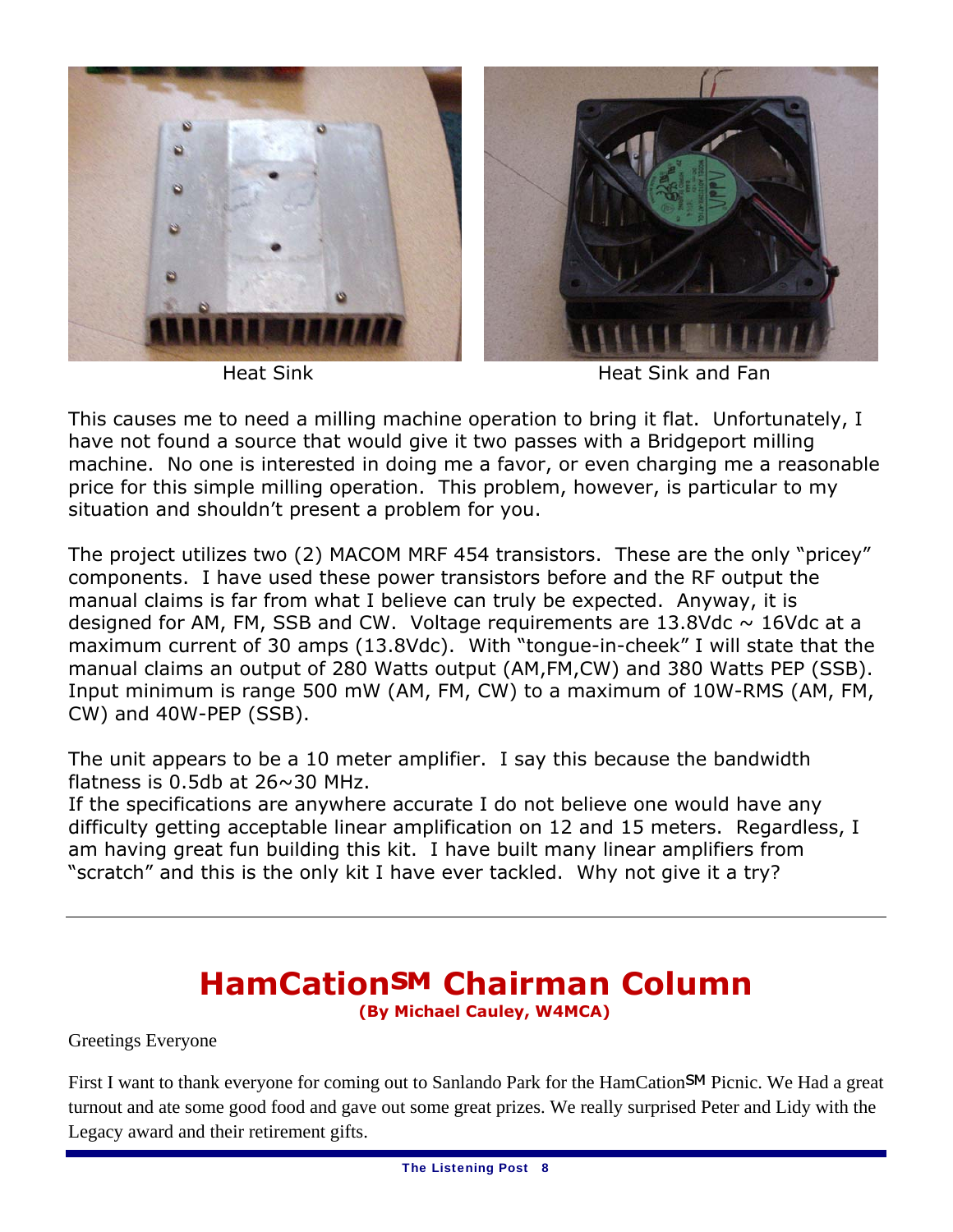We still have some open positions to be filled within the HamCation<sup>SM</sup> Committee. The following positions I need to get filled.

- Tailgate
- Onsite Tickets
- **Logistics**

I would like to say thank you to everyone who has setup and volunteered for some of the open HamCation<sup>SM</sup> Committee positions.

Help me in welcoming the following people to the HamCation<sup>SM</sup> Committee.

Ed Thralls, NE4H - R.V. Chairman Dean Groe, KD4TWJ - I.T. Chairman Ray Richard, W4RPR - Advance Tickets Chairman Ana Groe, KM4JVE - Hospitality Chairwoman

Andy Anderson, KJ4VQN - Swaps Chairman James Deuel, N0XIA - Forums Chairman

So, if you are interested in any of the following open positions please contact me at chairman@hamcation.com

Michael Cauley, W4MCA 2018 HamCation<sup>SM</sup> General Chairman

### **ARRL Entry-Level License Committee Digs in to Study Survey Results (The ARRL Letter for April 6, 2017)**

 As its April 7 online survey deadline approaches, the ARRL Board of Directors' Entry Level License Committee is preparing for a deep dive into what turned out to be an overwhelming response. Committee Chair and New England Division Director Tom Frenaye, K1KI, said the survey's 8,000 responses, when perhaps 1,500 were anticipated, reflects the high degree of interest in the overall topic. Established by the Board in 2016, the Committee has been gathering input from the Amateur Radio community with an eye toward recommending either a makeover of the Technician license or an altogether new entry-level Amateur Radio license class.

"I think it's our job to come up with the two best proposals," said Frenaye, conceding that the committee's work is fraught with details that include reaching a



ARRL New England Division Director Tom Frenaye, K1KI, at the January 2017 Board of Directors meeting. New England Division Vice Director Mike Raisbeck, K1TWF, is seated behind him. [Steve Ford, WB8IMY, photo]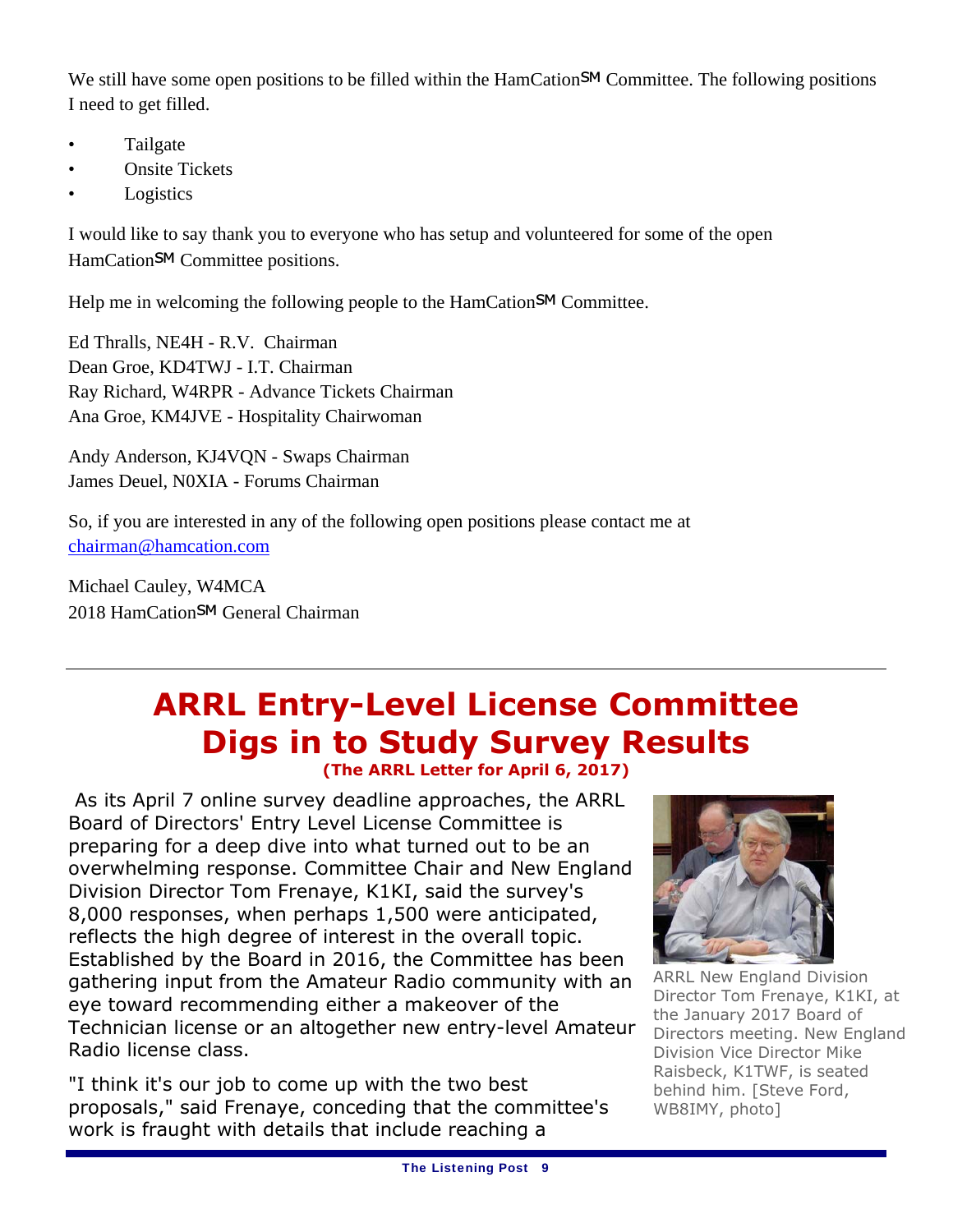consensus both within the Amateur Radio community and at the FCC, which pays little attention to Amateur Radio generally. For his part, Frenaye started out thinking that a new entry-level license would be the answer, but now he's leaning more toward changing up the Technician license, in part because he thinks the FCC may be reluctant to create a fourth license class after whittling the number to three in 1999.

It's not just about numbers, but Amateur Radio's future. Amateur Radio growth, at approximately 1% a year, is "pretty good," Frenaye conceded, and in tune with US population growth, but he thinks it could be better, and a big step in that direction is to take a hard look at ham radio's entry gate. He suggested a new pool of prospective radio amateurs might be more drawn to the hobby from the Maker movement, for example, or from among those who tinker with computer technology or experiment with electronics -- areas with high appeal to some young people.



The Entry-Level License Committee wants to see better outreach "on both sides of the license" -- from exam preparation to operator training and mentoring.

Frenaye said a lot of young newcomers don't seem to find the current license manual very enticing, possibly due to the Amateur Radio terminology and the manual's 12th-grade reading level, which he believes should be lower. One interesting statistic plucked from the survey: Just 23% of recently licensed Technicians went through a club, while 65% studied on their own.

The current Technician license is mainly a VHF/UHF license, Frenaye pointed out, with limited privileges on HF, where he believes a lot of newcomers would prefer to operate. "Either the test covers material that's not needed for a newcomer, or the privileges don't match well enough with what a newcomer needs to see in ham radio in order to decide whether to continue," he said. Technician licensees have only

CW privileges on HF below 10 meters, "and CW isn't even a requirement anymore," Frenaye pointed out. He suggested some HF digital privileges may provide one incentive.

Whether it's retooling the Technician license to offer newcomers a larger, more attractive slice of Amateur Radio privileges or developing the framework for an entirely new entry-level license, the panel wants to see a more relevant examination with privileges more appropriate to newcomers and better outreach "on both sides of the license" -- from exam preparation to operator training and mentoring.

Frenaye is not afraid to respond to critics who say the entry-level license effort and such initiatives as reaching out the Maker Movement are just ARRL ploys to boost the Amateur Radio population and, in turn, League membership.

"I guess the answer to that is, 'Yes, what's wrong with that?'" he said. "The more trained ham radio operators we have, the more likely we are to actually be able to keep our bands and maybe get new ones."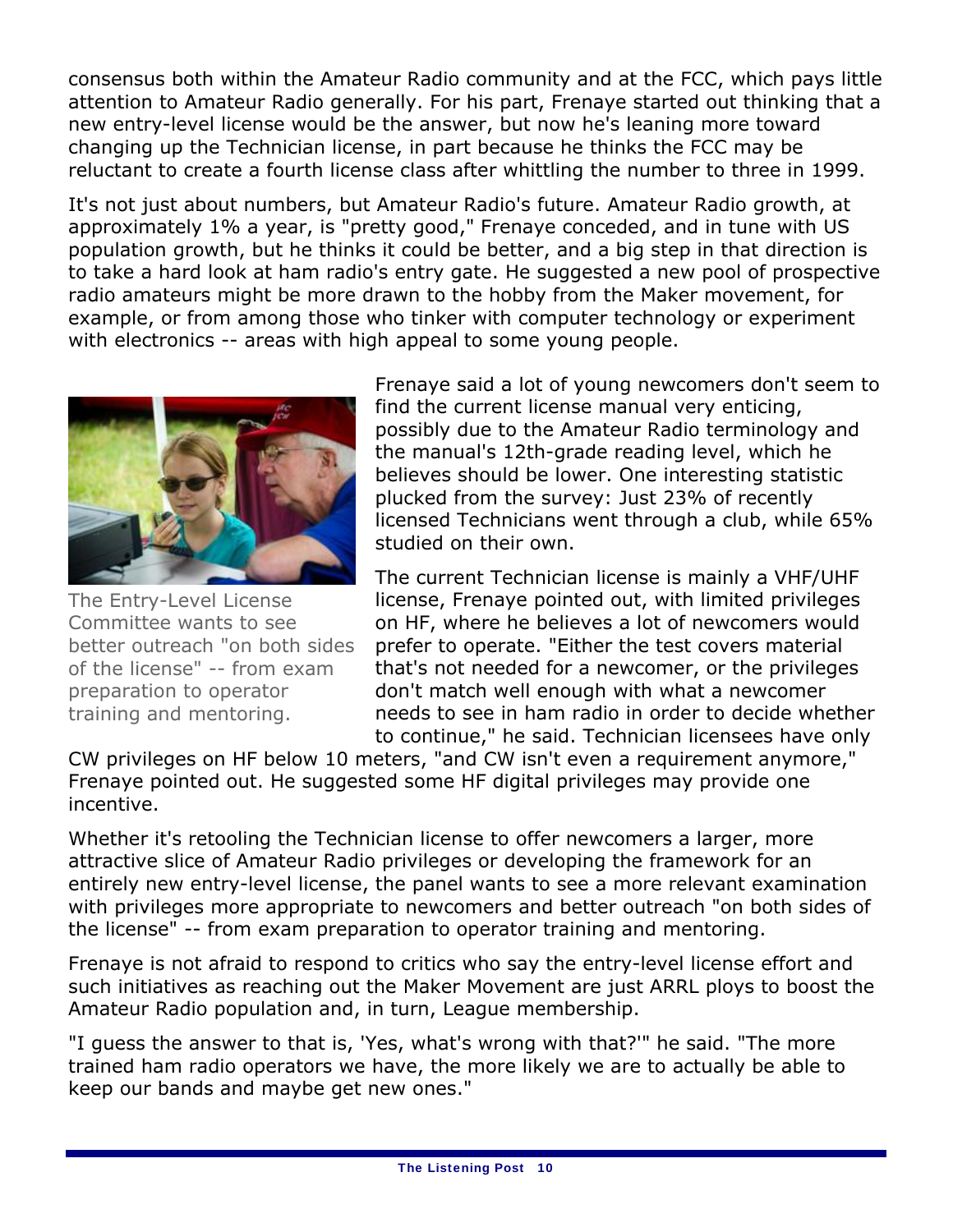The committee has only looked at the first "several thousand" survey responses, Frenaye said. The hard work lies ahead. "It's going to take a little time to sort through it all," Frenaye allowed, adding that the committee hopes to have a report to the Board of Directors in July.

### **The First Step: Begin (BRIAN, N9ADG in ARRL Contest Update for April 5, 2017)**

While I was working on a few new projects recently, I had some time to consider how homebrewing of radio equipment is changing. One project was a commercial kit QRP transceiver, designed over 15 years ago, and still in production as a kit today. With printed circuit board construction, through-hole components, and an excellent construction manual, it is approachable by nearly anyone. While I enjoyed my time building the kit, and have a useful and fun new rig to play with, the most important skills necessary to build the kit were the ability to read and follow instructions, be patient, solder properly, and use a magnifying visor to read inscrutable component values. I'm not sure what feeling I should have about having successfully completed it. Should I be proud that my multi-hour build effort resulted in something that a pickand-place machine could have done in a few minutes? Relative to the performance and features of today's commercially assembled radios, this radio represents a luxury, and probably would not be a practical choice for a newcomer just wanting to get on the air. But it sure was fun to build! I suspect that the declining availability of through-hole parts in general will eventually signal the end of this kit and others like it.

Emboldened by my "mad PCB skillz," I have added a number of new projects to the build list, confident that I can go from schematic to working circuit. And one that's still ongoing, is a Raspberry Pi daughterboard to interface with some ham gear. With some especially close-pitched leads on some interface ICs, it's going to offer some new challenges. Because I'm laying out the board, I can choose how close to place the components to one another to make assembly easier.

Conventional ham wisdom is that building our own equipment can provide a deeper understanding of our gear, and helps to hone technical skills. As the underlying technology changes so do the skills required to design and build with it. If you've enjoyed building your gear in the past, but you're still hesitant about trying surface mount technology, realize that the biggest barrier is just getting started. Once you get acquainted with some new tools, you'll be proud of the new projects you can build. Don't forget your magnifying visor.

(Editors' Note: Remember to send stories, home-brew projects, ham radio related book reviews, tips, techniques, pictures, stories, portable outings, and anything else related to Amateur radio to editors@oarc.org).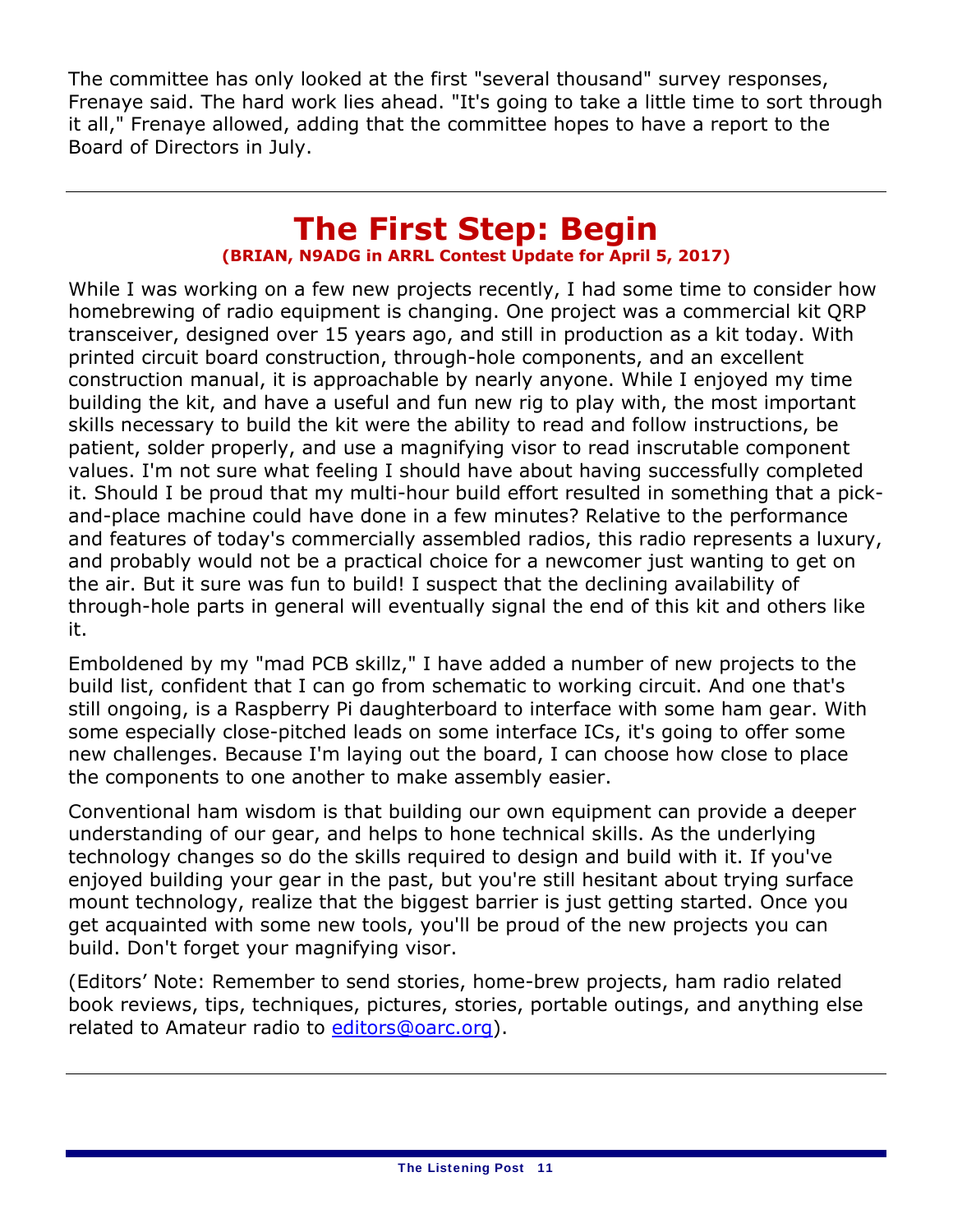# **Emergency Communications Driving Increase in Amateur Radio Operators**

### Hams standing by and ready to help during disasters or other events.

### **by James Careless, April 11, 2017 , "Emergency Management" Magazine (Editor's Note: In case you missed John's E-mail 4/12/2017)**

More Americans than ever have been licensed by the Federal Communications Commission as amateur radio operators, and those in the know say that emergency communications is driving their passion to be "hams."

"There has been a tremendous amount of interest in emergency preparedness since 9/11 and Katrina, and this is true for the amateur radio community as well," said Mike Corey, the emergency preparedness manager for the American Radio Relay League (ARRL). "Emergency communications is a gateway into amateur radio, and many join our ranks through an interest in being better prepared themselves and as a way to serve their community."

 "This is the third year in a row that the total number of new licenses has exceeded 30,000," said ARRL Volunteer Examiner Coordinator Manager Maria Somma last year. She said 32,552 were granted in 2016, 32,077 in 2015, and 33,241 in 2014. Total active FCC-issued ham radio licenses hit an all-time high of 743,003 in November 2016.

The public's growing interest in amateur radio for emergency communications is a legacy of 9/11, when Americans saw their cellular telephone networks become overwhelmed by excess traffic and system outages. When regular phone service fails, amateur radio operators fill the communications gap with their independent transceivers and battery power backups.

 "I think we have experienced an uptick in new licenses due to the emergency capabilities of ham radio," said Jack Ciaccia, ARRL Colorado section manager. "Interest really peaks after a large-scale event where ham radio has been utilized."

Amateur radio operators played a substantial role in restoring vital communications links in the wake of 9/11, hurricanes, tornadoes and other major disasters that have affected the United States. They assist in directing first responders to victims, providing real-time situational updates from the disaster scene to emergency management agencies, and offering victims a way to contact their families and friends when normal communications channels have failed.

 "Generally, amateur radio operators assist other organizations and agencies by adding communications capacity when normal means of communications are down or overloaded," Corey said. "Amateurs work with local emergency management, first responders, hospitals, National Weather Service, National Hurricane Center and VOADs [Voluntary Organizations Active in Disasters] and the Red Cross and Salvation Army. Many also use amateur radio as part of their own family communications plan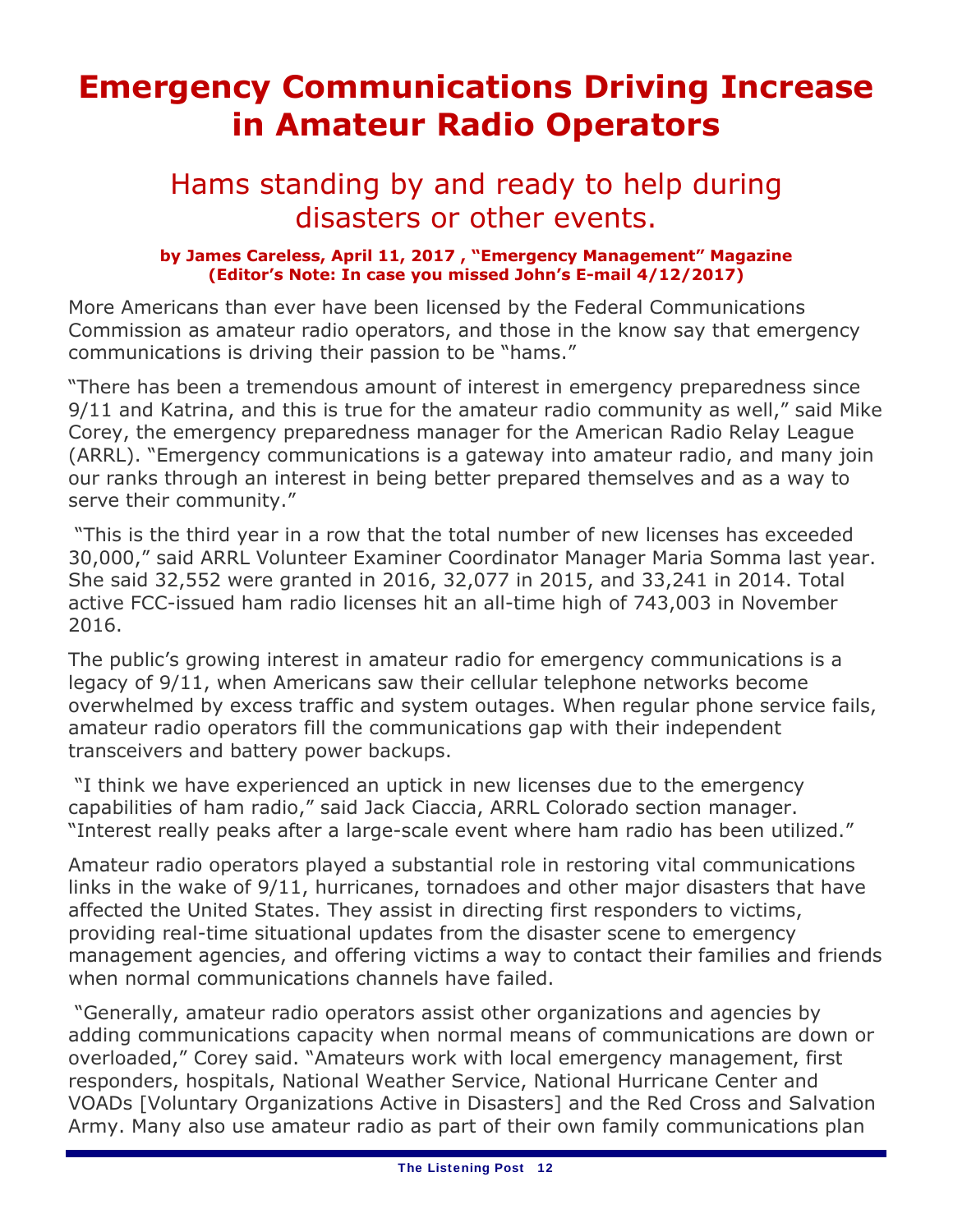and use the skills they learn as amateurs to assist neighbors during emergencies and disasters."

 Walt Palmer is a licensed ham radio operator, and also director of broadcast operations, engineering and programming at NewsRadio WGMD 92.7 FM in Rehoboth Beach, Del. "Through an arrangement with our local EOC, I have a 2-meter ham radio set and antenna at my desk, which can be patched into our FM transmitter during emergencies," he said. "If regular communications fail, the EOC can put the mayor or one of their officials on the 2-meter band, and I can rebroadcast it via our FM channel to our entire coverage area."

 Emergency managers have taken note the usefulness of amateur radio operators during manmade and natural disasters — and many have ongoing relationships with their local ham communities. This includes assigning amateur radio operators specific roles within each agency's emergency response plan, and even setting space aside for hams in their EOCs.

 For many years, ARRL has created special Amateur Radio Emergency Service (ARES) units to assist during times of crisis. Each ARES unit "consists of licensed amateurs who have voluntarily registered their qualifications and equipment with their local ARES leadership for communications duty in the public service when disaster strikes," according to the ARRL website. ARES members are trained to work with local emergency management; to have their own food, sleeping equipment and other supplies to survive during emergency situations away from home; and to have preplanned for their families' well-being during the ARES team member's absence.

 "In most cases, the amateur radio response to an emergency or disaster is handled by local ARES teams," said Corey. "However, in the case of large-scale disasters such as a large hurricane or earthquake, ARRL headquarters will assist local and state ARES teams with equipment, media support, regulatory guidance and coordination with national partners."

 "Most of our ARES teams around the country partner with local and state emergency management," he added. "In most cases this relationship also allows for closer work with other local response groups such as public safety, hospitals and local VOADs."

 This is certainly the case in Colorado. In 2016, the state Legislature officially designated qualified hams as members of Colorado's new Auxiliary Emergency Communications Unit, under the authority of the state's Division of Homeland Security and Emergency Management, in the Department of Public Safety.

 As a result of this new law, Colorado ARES teams are now part of their state's emergency management team, with their own roles with their state's emergency management plans and facilities.

 "In many EOCs, including the Colorado EOC, ARES has its own space with its own permanently installed radio gear and antenna installations," Ciaccia said. "In Boulder, they also maintain a cache of portable equipment that can be deployed as soon as manpower is available. This way, they never have to worry about obtaining anyone's personal gear for use in an emergency."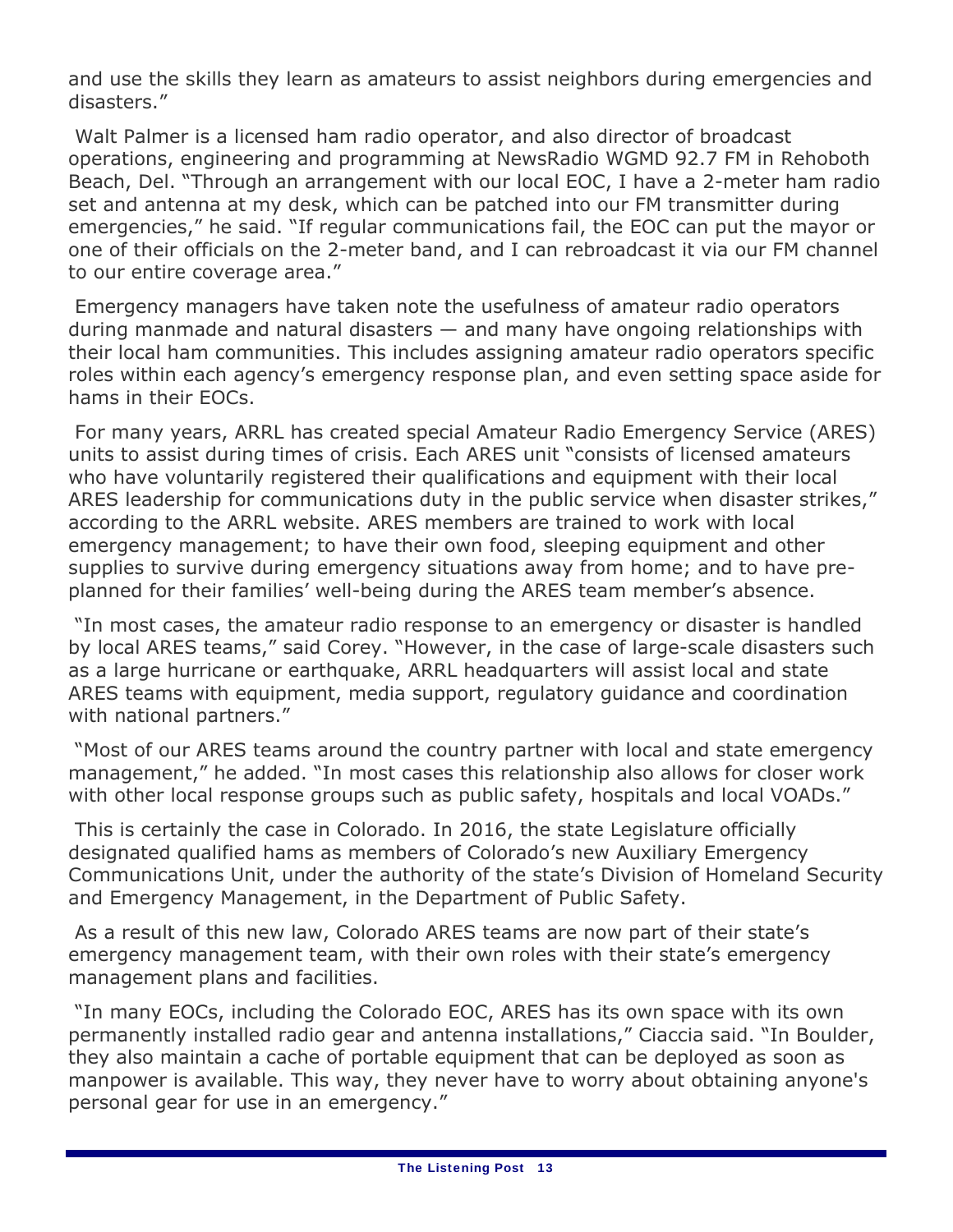It is worth noting that hams also aid emergency managers in less dire situations. For instance, "throughout the United States, amateurs assist the National Weather Service's SKYWARN program in providing ground truth reports during severe weather events," Corey said. All told, the growing number of amateur radio operators in the U.S. are self-funding, fully equipped communicators, many of whom want to support local emergency managers and first responders any way they can.

 "We have worked extremely hard over the years to become useful and professional with our assistance to our community OEMs and EOCs," Ciaccia said. "The major capability that hams bring to emergency management is our varied modes and frequencies: We can usually make a communications path when others do not exist. Because of those two important and valuable commodities that are usually not available to public service entities, we are an important asset to local authorities in times of need."

### **CONVERSATION : The Internet is My Elmer (By Brian, N9ADG in The ARRL Contest Update for April 19, 2017)**

We're at the highest number of licensed Amateurs in the U.S., ever. But, if you're on HF on a weekday, the bands seem pretty quiet, and not just because of conditions. According to the licensing statistics, the major growth has been in the Technician license class. So it's easy to rationalize that's the reason we're not seeing people on HF. Yet, most UHF and VHF repeaters don't seem that busy, either, with the exception of some of the DMR talk groups. The UHF/VHF contest participation numbers are not showing growth reflective of those thirty thousand new hams last year. Some recent evidence suggests the growth is coming from those that are using their privileges as part of their interest in emergency preparedness. Whew! Conventional wisdom is that EMCOMM is a "gateway into Amateur Radio" and that a reasonable number of those new hams will eventually discover the fun of other aspects of Amateur Radio, and we'll see them on HF, or in contests, or DX pileups, eventually. But is that really true?

I posit (assume) that it's likely that now, people entering Amateur Radio for a particular purpose never will discover all our hobby has to offer - because they don't have to leave the comfort zone of their own special interest, and don't perceive a need for Amateur Radio for anything else.

Back in the old days, AKA pre-Internet, someone entering the hobby likely did so with the assistance of an Elmer, someone with whom they had personal contact. It could have been a schoolteacher, neighbor, relative, someone from a local radio club. That person would have had their own interests, and being a ham, their own opinions, on the kind of Amateur their protégé should become. Sometimes that would help, and sometimes that would hinder someone's journey to getting their ticket... but they'd get exposed to things that their Elmer thought they should know about.

Today, one can realize they need a license to further their goal to say, fly a highaltitude balloon around the globe and track it via the Internet. But, with thousands of information sources available via their web browser on how to quickly get their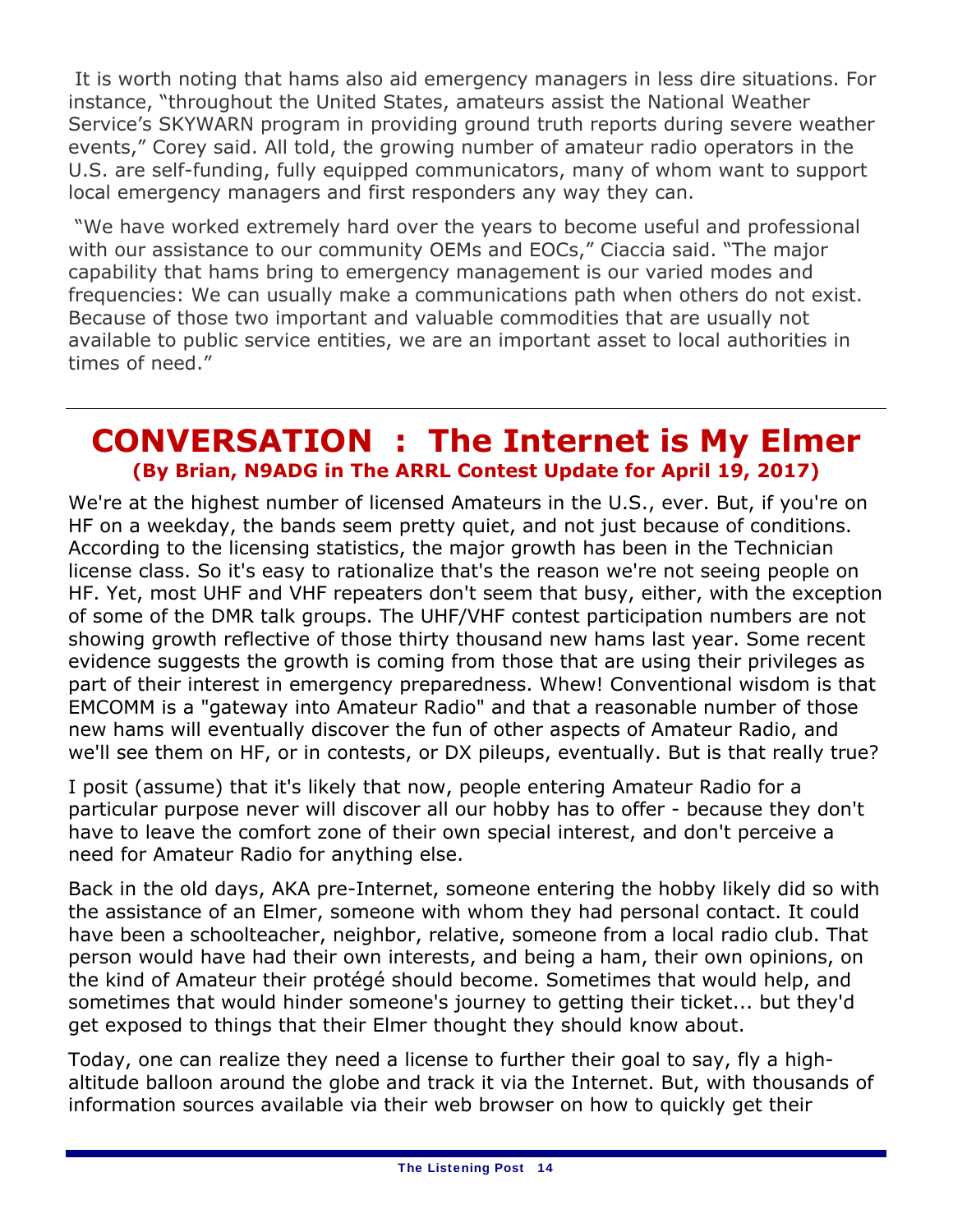license, they don't get exposed to anything other than the minimum. They don't even need to talk to anyone except the Volunteer Examiner.

For all of these new specific-use-focused licensees, how are they going to learn about the breadth and depth of opportunity that their license represents?

### **Midway and Kure Islands Placed on List of Deleted DXCC Entities (The ARRL Letter for April 6, 2017)**

Midway and Kure Islands have been placed on the list of deleted DXCC entities, effective as of August 26, 2016. This came about as an unintended consequence of action last summer by then-President Barack Obama that expanded the PapahÄ naumokuÄ kea Marine National Monument to include the northwestern Hawaiian Islands west of Ni'ihau Island, making it the largest contiguous protected conservation area under the US flag.

Only contacts made on August 25, 2016, or earlier will count for these two entities.

### **OPERATING TIP: Try the Wrong Antenna (ARRL Contest Update for April 5, 2017)**

If you can't hear the station you need well enough on your transmit antenna, try any antenna you do have. Especially at grayline, a "wrong" antenna used for listening may yield a contact. For example, if you have an inverted L on 160 meters but fade and receive noise is too great to copy the exchange, you can try listening on an 80-meter dipole, or a 40-meter vertical. The received noise may be diminished enough to make the contact. Don't forget to switch back to the correct antenna before transmitting.

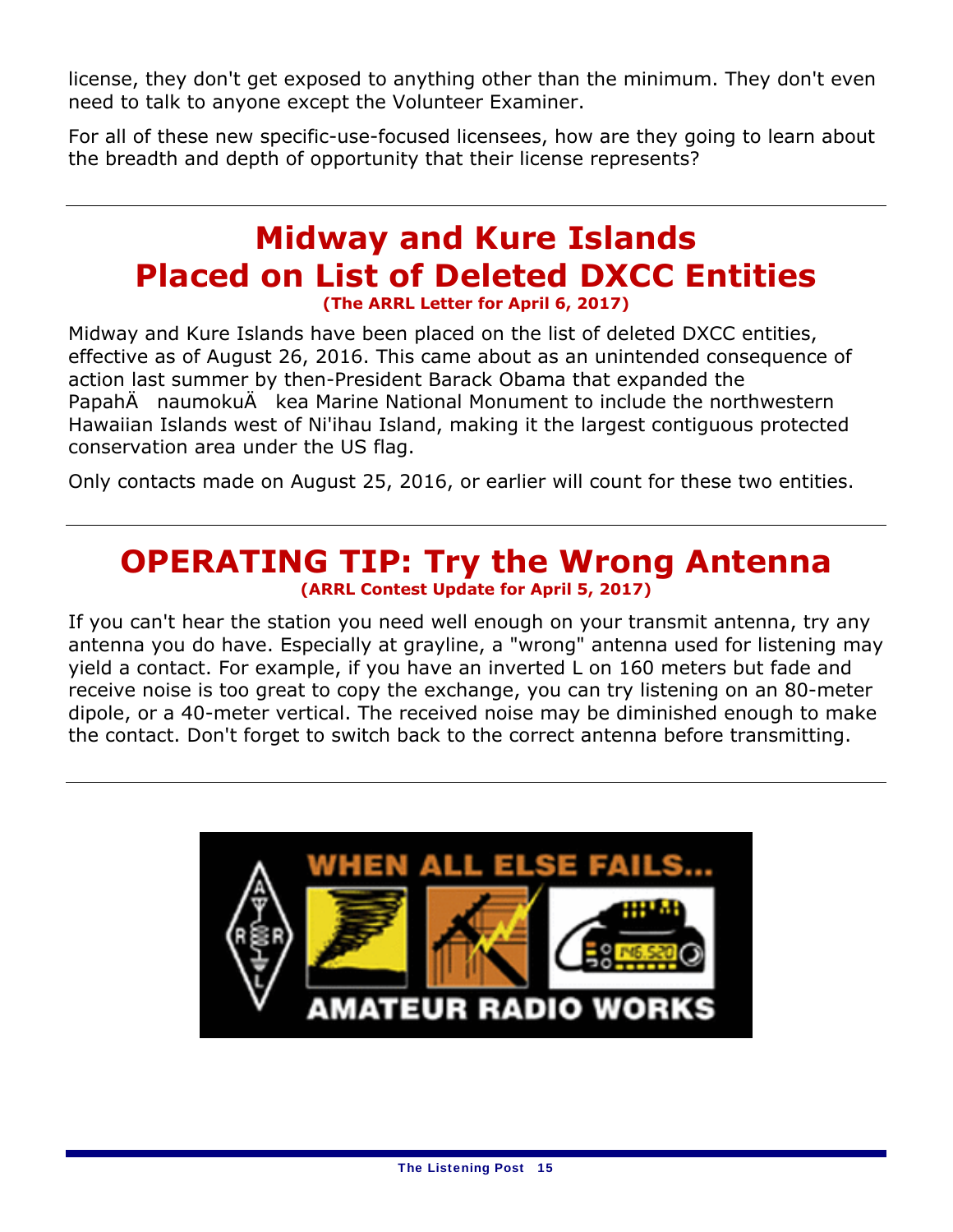# **OARC Meetings and Events for the Remainder of 2017**

| May 3, Wednesday       | Meeting                    |
|------------------------|----------------------------|
| June 7, Wednesday      | Meeting                    |
| June 24, 25            | Field Day (set up June 23) |
| July 5, Wednesday      | Meeting                    |
| August 2, Wednesday    | Meeting                    |
| September 6, Wednesday | Meeting                    |
| October 4, Wednesday   | Meeting                    |
| November 1, Wednesday  | Meeting                    |
| December 6, Wednesday  | No Meeting                 |